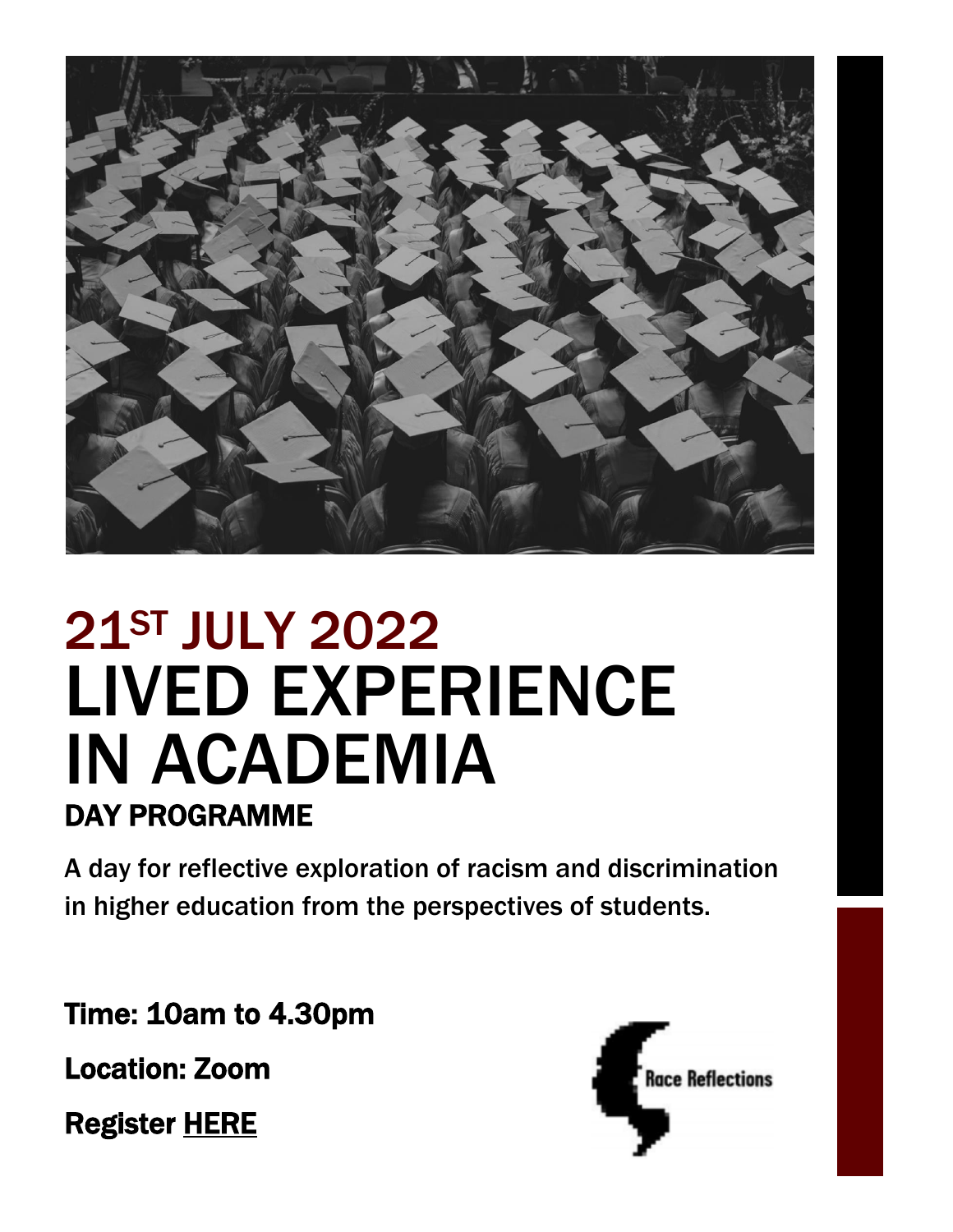

|                       | PROGRAMME                                                                                   |
|-----------------------|---------------------------------------------------------------------------------------------|
| 10 am $-$ 10.10 am    | <b>Arrival &amp; Welcome</b>                                                                |
| 10.10 am $-$ 10.30 am | <b>Introductory Words</b>                                                                   |
| 10.30 $am - 11.15 am$ | 'Making the invisible visible'<br>by Mel Green                                              |
| 11.15 am $-$ 12.00 pm | Breaking barriers of impostor syndrome and<br>racial microaggressions by Janelle Rabe       |
| 12.00 pm $-$ 12.45 pm | <b>BREAK / NETWORKING</b>                                                                   |
| 12.45 pm $-$ 1.30 pm  | "I've never had a Black professor"<br>by Siobhan O'Neill                                    |
| 1.30 pm $-$ 2.15 pm   | Embedding anti-racism & decolonising the<br>curriculum by Omar Mohamed                      |
| $2.15$ pm $-3.00$ pm  | <b>BREAK / NETWORKING</b>                                                                   |
| $3.00$ pm $-3.45$ pm  | Neurodivergent While Black: Pronged by the<br><b>Academy</b> by Tré Ventour                 |
| $3.45$ pm $-4.30$ pm  | In the Blindspot: Traversing White Academia as<br><b>Muslim Interlopers</b> by Maisha Islam |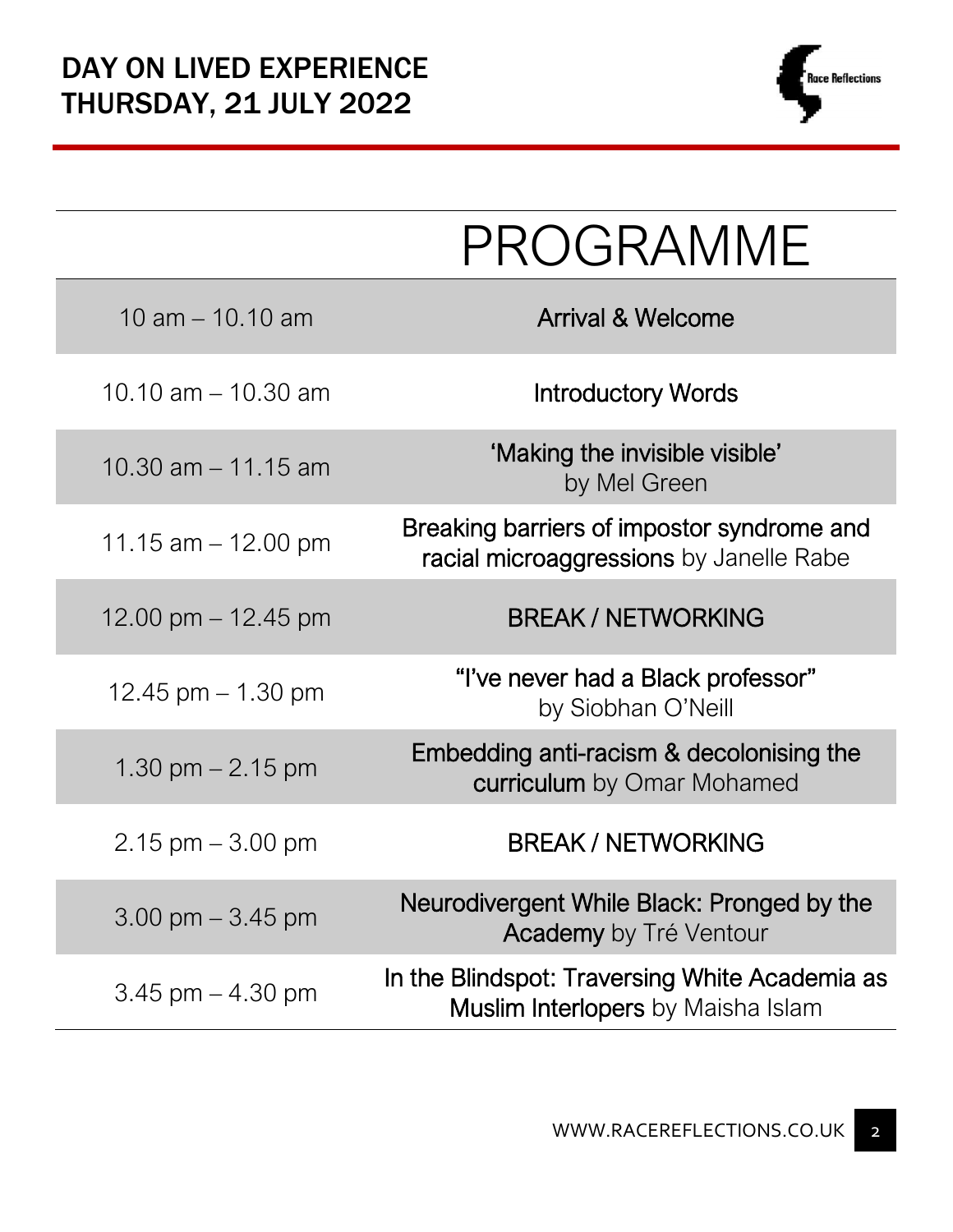### **TICKETS**

| Race Reflections members |     |
|--------------------------|-----|
| Non-members              | nnr |

What's included with your purchase:

- Access to all talks during the day
- Links to recordings available to watch for 2 weeks
- A 20% discount code to join any of our memberships

### [>REGISTER HERE<](https://racereflections.co.uk/register/lived-experience-in-academia/)

## Feedback from our first Day on Lived Experience

"This was the best event I've attended in the year of Race Reflections training. While not wanting to diminish the challenges, obstacles and traumatic experiences that the speakers so eloquently spoke about, I left the event feeling hopeful about academia. Most days I wish I'd never come into academia when I think about the inequality, the direction HEIs are going in, but the conference was inspiring and hopeful. It has given me the impetus to hold a workshop with my colleague (who also attended this event and the Race Reflections training) for our Institute where we can raise the ideas, concepts and learnings we have encountered through the Race Reflections training and the conference and start to try to make changes locally and foster allyship."

"The speakers were fantastic and the conversations after the presentation were also nuanced, critical and relevant to changing HEI. I think I learnt something in each session, but the sessions on neurodiversity and the information/library studies were particularly useful because I am unfamiliar with these fields. The whole day gave me a lot to think about."

"The presentations were excellent, insightful, experience near and thought provoking. I also enjoyed the discussions evoked following the presentations. This was amazing and would love to attend more of these events with Race Reflections. I always get so much out of them. thank you!"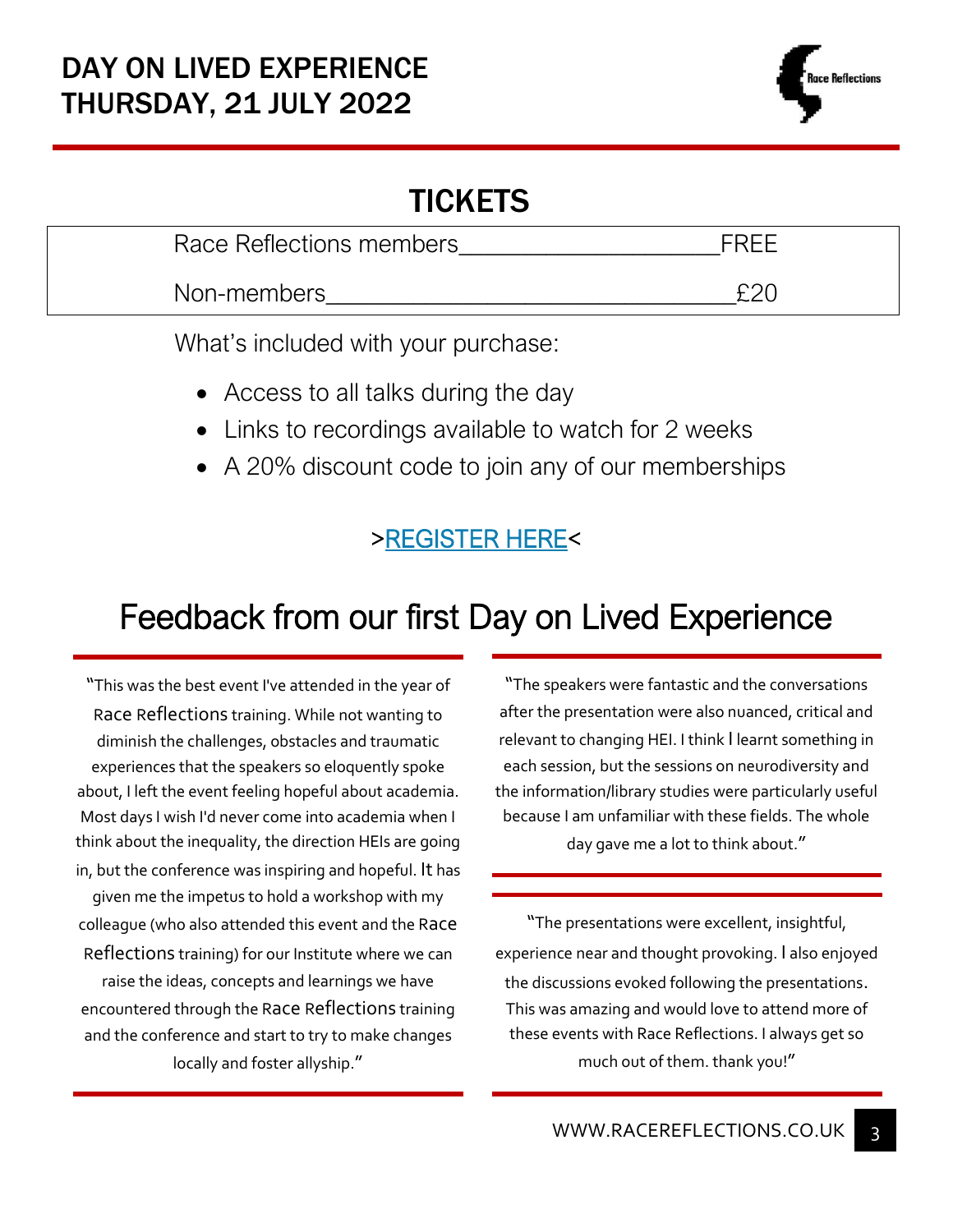

## **Mel Green** 10.30 am – 11.15 am

#### 'Making the invisible visible': Exploring how Black, female, working class and disabled educators share the intersections of their identity online.

Interest in teacher identity has progressed from a mere interest in how teachers work, learn and develop to how the role of emotions, passion, commitment and courage in teaching (see, for example, Beauchamp and Thomas, 2009) to how our pedagogical choices affect teachers' identities and the identities of students (Freire, 1970, hooks, 1994). Yet Beauchamp and Thomas (2009) state that defining teacher identity is one of the main challenges in arriving at an understanding of the concept and how it influences teachers' learning and their work. There is a suggestion consistently being made throughout existing literature that HE practitioners' identities are unstable, fluid and situated, making it relevant to question how these identities affect pedagogy. The further suggestion that HE practitioners' identities are unstated and undefinable reveals an importance in questioning how then individuals with other stated, somewhat definable and socially-perceived identities such as race/ethnicity, gender, class, disability and age, are projecting these personal identities into their professional ones.

Recent scholarship on the experiences of teacher identity and the effect of online teaching focuses primarily on the 'sudden transition to online teaching', 'the post-pandemic university', 'rapid engagement with online education' and 'the new normal' (Rapanta et al., 2021, Abaci et al., 2021, Naylor and Nyanjom, 2020, Gowdy, Aura and Salinas, 2021). However, the difficulties in 'conceptualising higher education identities' highlighted by Whitchurch (2013, p. 12) were present before the 'pivot online' and enforced national lockdowns. The emergence of online education, the increased pace of uptake due to Covid-19 and the disembodiment experienced by teachers in online spaces has led to a disruption in identity perception for many HE practitioners. As an HE practitioner who began teaching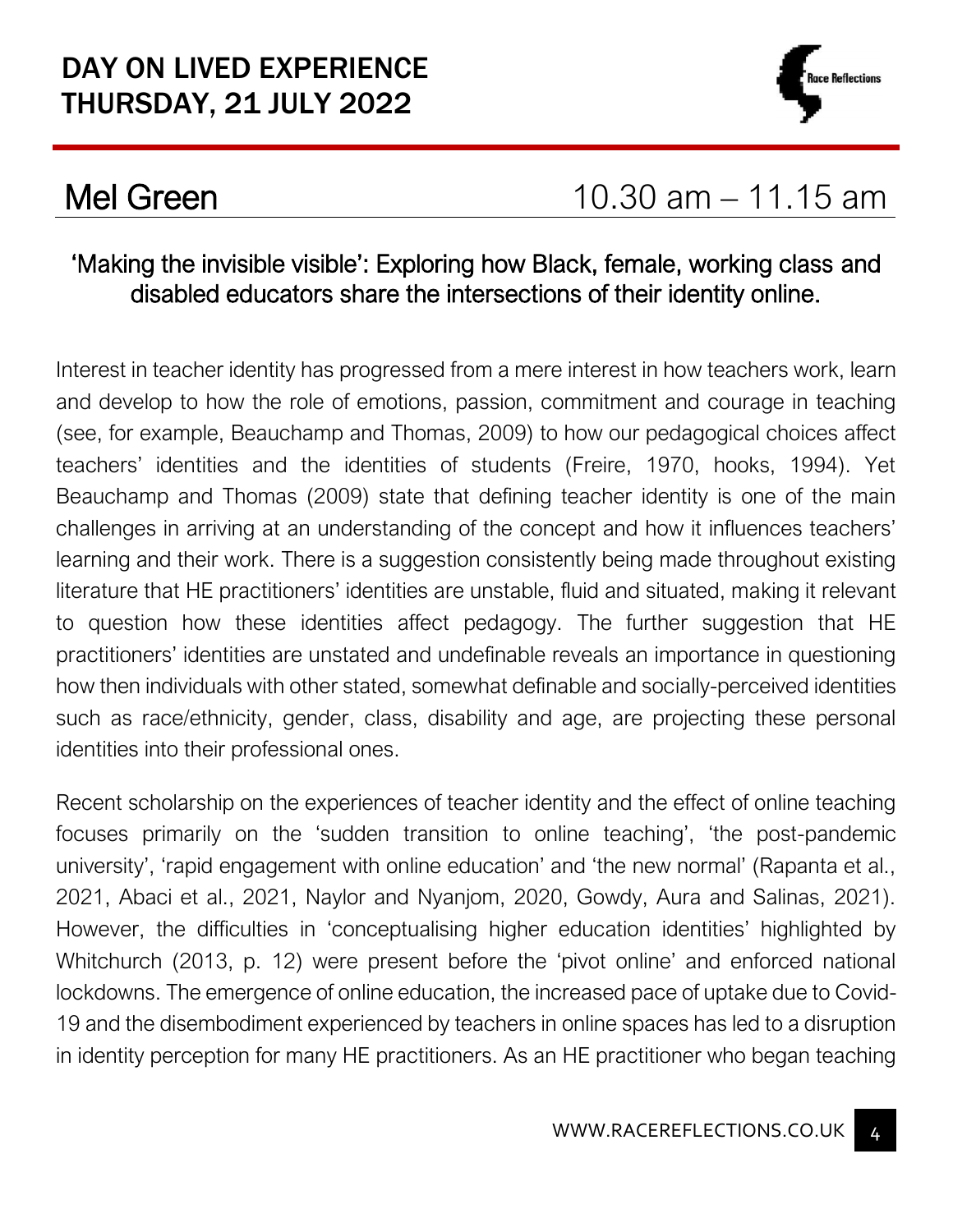### DAY ON LIVED EXPERIENCE THURSDAY, 21 JULY 2022

online in 2018, my experience of transitioning online was gradual, with this form of teaching being permanent and unrelated to the global difficulties.

As Black, female, with poor mental health, who is relatively new to HE, and from a workingclass background, my identity construction has many intersections. Where there is research into teacher identity and online practices within HE pre-pandemic, there is a shortage of literature regarding the experiences of those whose place in society and academia is not

normalised or made dominant, which is where the research in this paper finds its place. These considerations have led to the main research question of this study, 'how do the intersections of HE practitioners' identities affect their online pedagogical choices and teaching values?'

Using intersectionality conceptualised by Black feminist theorists such as Crenshaw (1989) as a framework, the aim of the research is to observe and examine "difference within groups" as Khadka, Davis McElligatt and Dorwick (2019) argue that forms of oppression face outside the academy by academic Others – minorities, women, the working class, the disabled amongst populations – are both mirrored in and often exacerbated by the academy. To this end, the research being presented explores observed differences in HE online practitioners within marginalised groups and what effects these differences have on the teaching choices they make.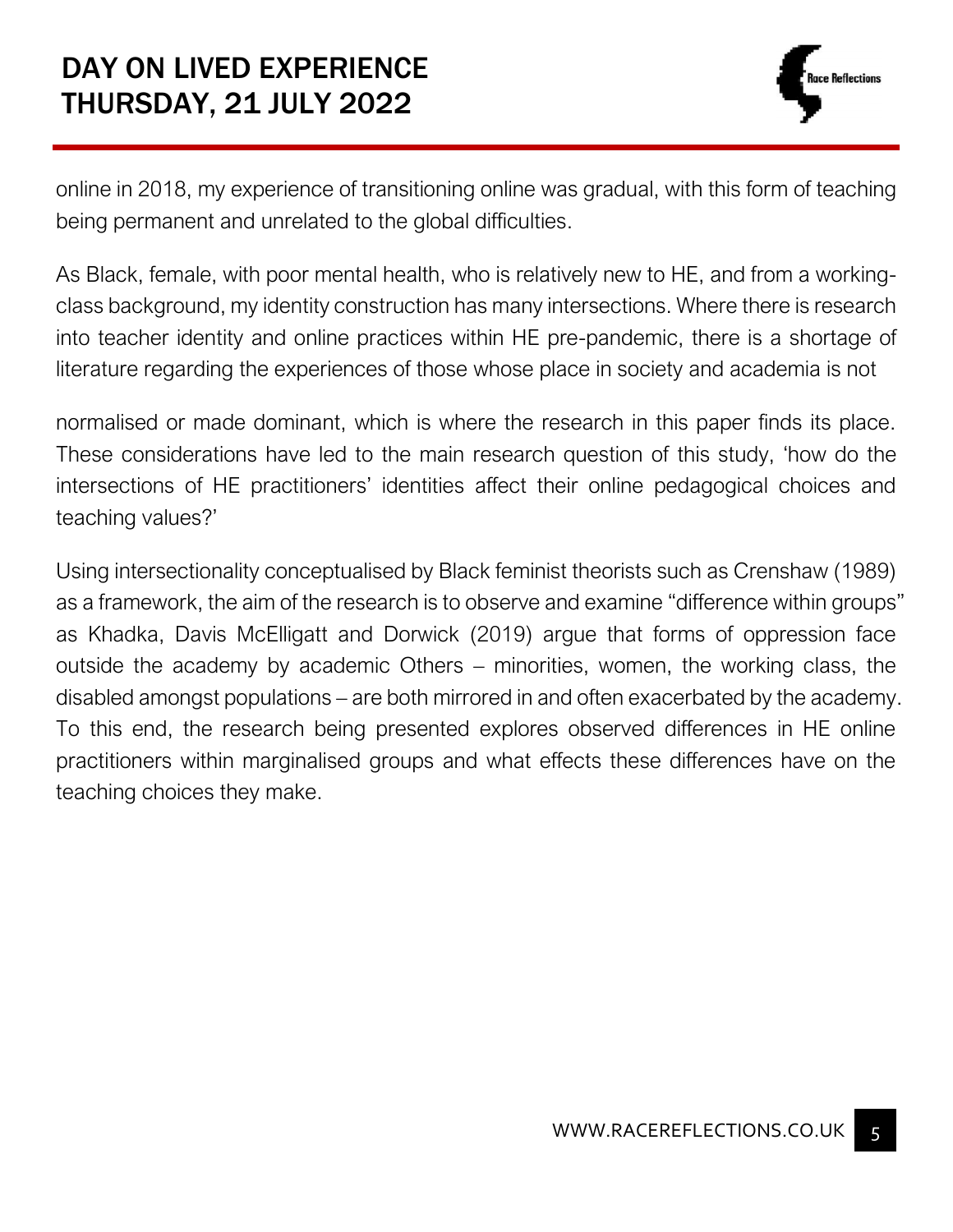

## Janelle Rabe 11.15 am – 12.00 pm

#### Breaking barriers of impostor syndrome and racial microaggressions

Janelle's presentation will involve her anecdotal experiences of impostor syndrome as a graduate student in British universities. She positions her experiences on the intersections of her race (Filipino), gender (woman), immigration status (Tier 4 international student), and having a non-traditional background (mature student with industry rather than an academic background). Impostor syndrome involves feelings of self-doubt and personal incompetence that make people doubt their skills and accomplishments.

Impostor syndrome may also negatively affect an individual's mental and emotional health leading to anxiety and depression. International students of colour may be more vulnerable to impostor syndrome due to persistent difficulties navigating the British education system and having English as a second language to keep up and succeed with Western peers. Racial microaggressions aggravate feelings of imposter syndrome. Much needs to be done to understand and address more subtle and everyday forms of racism that international students of colour experience. Janelle will draw on academic articles and grey literature addressing institutionalised whiteness and racial microaggressions in British Higher Education.

Overall, institutional actions such as education initiatives to address racial microaggression and decolonising the curriculum are critical in responding to inherent inequalities in students' educational experiences. Janelle will share ways to deal with impostor syndrome at the individual level. She will also recommend concrete actions universities may take to support international students of colour individually and systematically.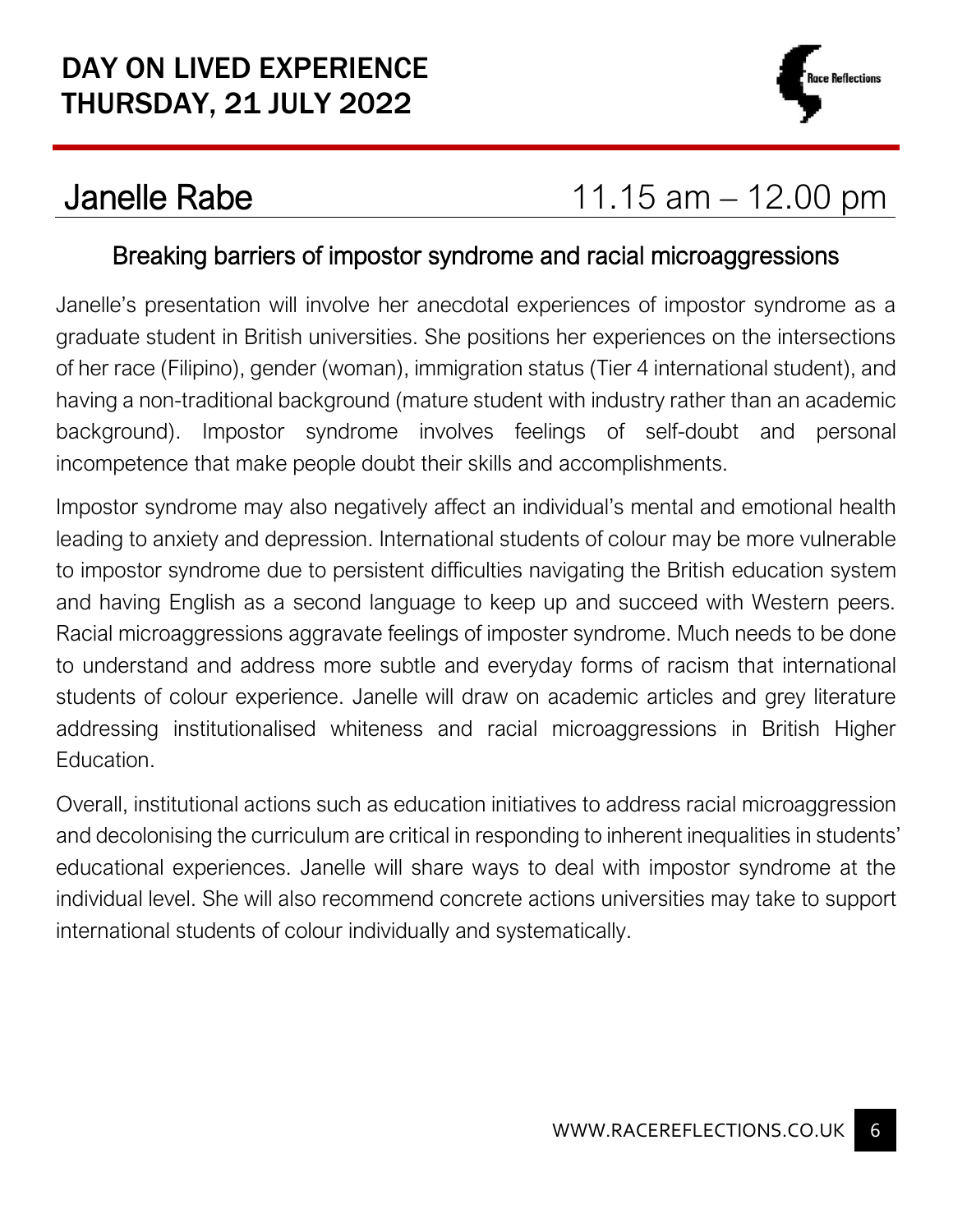### DAY ON LIVED EXPERIENCE THURSDAY, 21 JULY 2022



## Siobhan O'Neill 12.45 pm – 1.30 pm

#### "I've never had a Black professor": (The Lack of) Representation, Student Expectations and Diversity

Diversity and (the lack of) representation is one of the most prominent themes that I draw out of my research with racially minoritised Politics students in British Higher Education Institutions (HEIs). In this panel, I will talk about this and explore some of the importance and complexities of representation and diversity. This is based on one of the chapters of my PhD project titled 'The dynamics of race, racism and whiteness in politics: How do racially minoritised students experience and navigate the whiteness of Politics disciplines in British HE?' The chapter – and the PhD more broadly - is based on the narratives of thirty racially minoritised students which I collected using interviews and diary-based data collection methods.

I present the ways in which my research participants pointed to the (lack of) representation amongst their teaching staff and the significance of this in shaping their experiences. I explore how their call for more racially minoritised teaching staff (who 'look like them') can be thought of as transformative given that it challenges and refuses to take for granted the whiteness that underpins their education. As well as this, I consider what the limitations of this representational politics might be. I focus particular attention on the students' expectation for racially minoritised staff to teach the topics and subjects they perceive to be 'Black and Brown' or race-related subjects and the complexities of such an expectation.

Following this, I consider the importance of ideological diversity in relation to – and perhaps as opposed to - demographic representation. Through this discussion I argue that (the lack of) representation amongst teaching staff in particular is important - it is a significant part of students' experiences within the academy and their call for more (and better) representation is a transformative one – however it is a politics that comes with caveats that we must give consideration to when thinking about diversifying and decolonising the academy.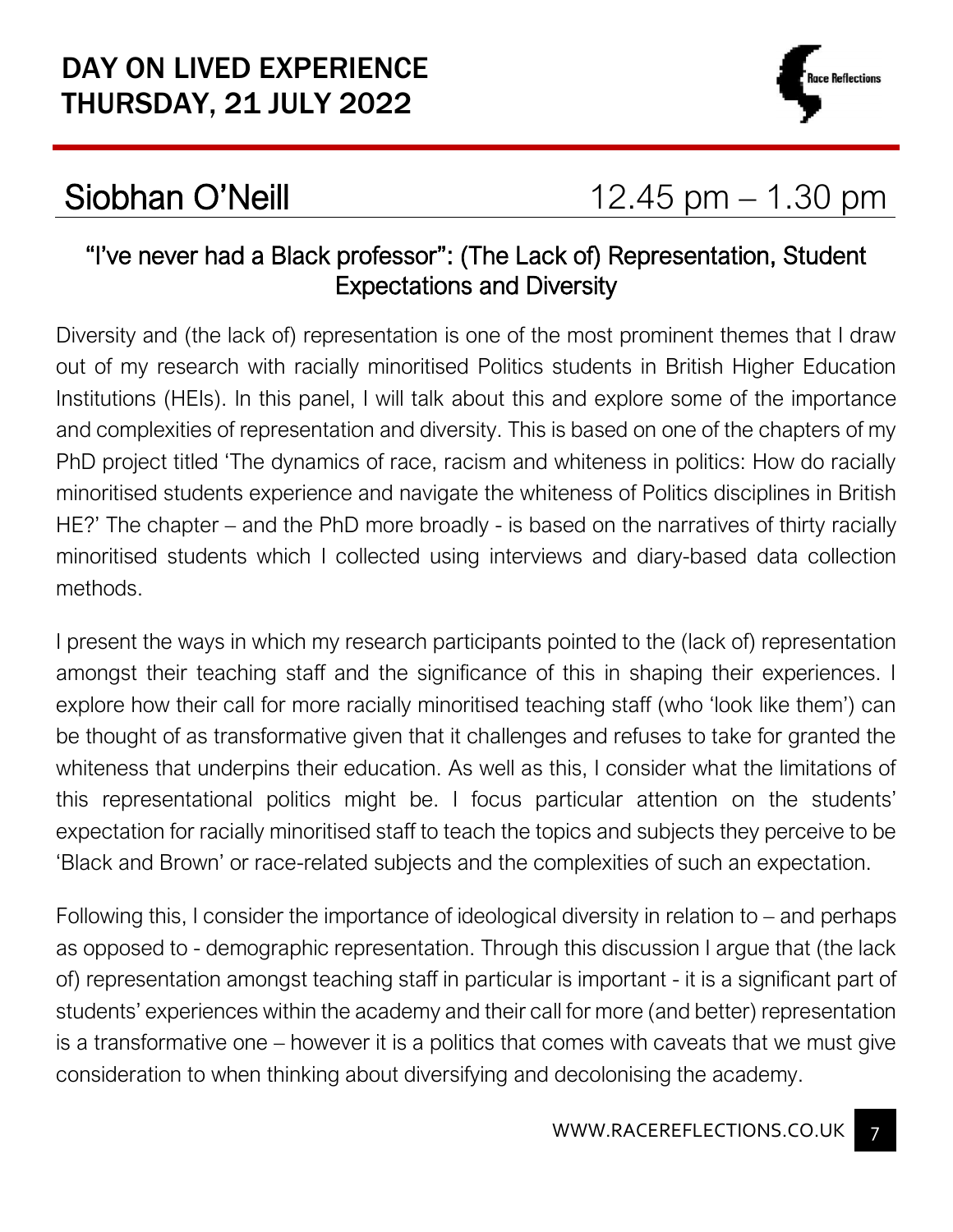

## Omar Mohamed 1.30 pm – 2.15 pm

### Embedding anti-racism and decolonising the social work curriculum: a social work student's perspective of collaborative disruptive activism

This presentation will be from the perspective and lived experience of an Asian British undergraduate social work student's journey with working with his department to decolonise the curriculum and embed anti-racism within the curriculum.

This started with a student society-led campaign to 'Decolonise the Curriculum' which then led to working with the University's department to respond to racially minoritised student's needs. This response takes an intersectional approach to understand the impact of racism on the mental health and experiences of students navigating the course. Decolonial and anti-racism work is being undertaken collaboratively with a racially diverse working group of students and academics to address the impact of inequality, colonialism, and racism within academia.

The group has taken a collaborative approach to looking at how we critically decolonise the curriculum, embed Indigenous and diverse sources of knowledge, and ensure anti-racism is integral to the development of the next generation of graduates, to inform an ongoing curriculum review and departmental action plan.

This presentation will explore the process of how a student society-led campaign transformed into a collaborative working group with students and academics with an aim to decolonise the curriculum and to embed anti-racism within the curriculum, and will explore what has worked and what has not worked in the process of collaborative work and the changes that can and need to be made in institutions.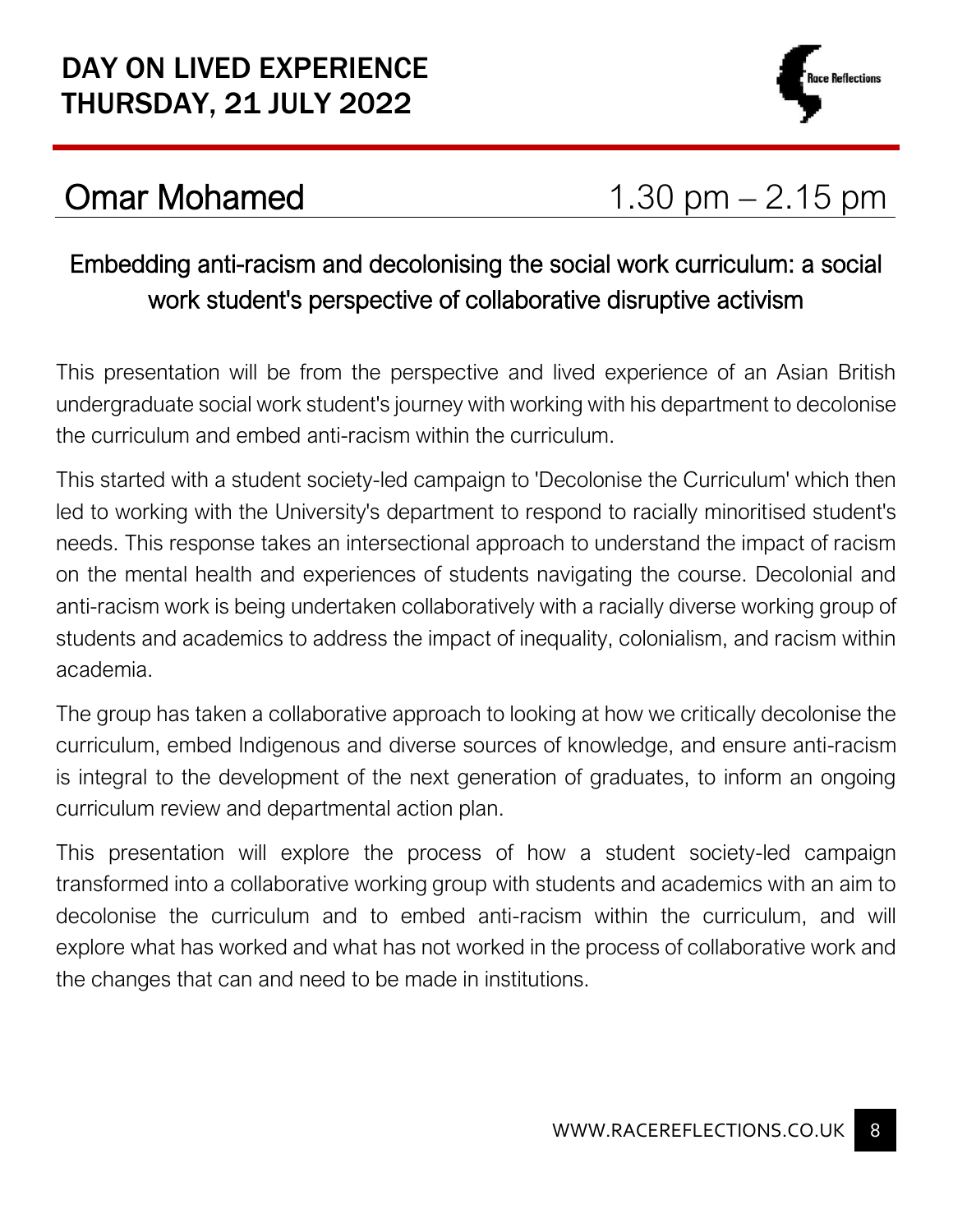### DAY ON LIVED EXPERIENCE THURSDAY, 21 JULY 2022



## Maisha Islam  $3.00 \text{ pm} - 3.45 \text{ pm}$

#### In the Blindspot: Traversing White Academia as Muslim Interlopers

The ivory tower of academia and its problematic nature has rightly been called out by many marginalised individuals occupying the space, most notably by Black women who experience the complexities of racialised and gendered encounters which occupy their dayto-day lived experiences (Gabriel and Tate, 2017).

In using these experiences as inspiration, the work I share here will give voice to my own, and that of many other Muslim students and staff, experiences in UK HE. This talk will explore both the subtleties and multiplicities of disadvantages of Muslim students and staff who are often at risk of Islamophobia, racism, classism and sexism, yet do not thoughtfully receive the attention – both in academic literature or higher education policy – they deserve.

Through collective research and personal experience, this talk will not only detail common micro and macro-level disadvantages but provide practical recommendations to delegates seeking to enhance belonging and engagement with/for their Muslim students and staff.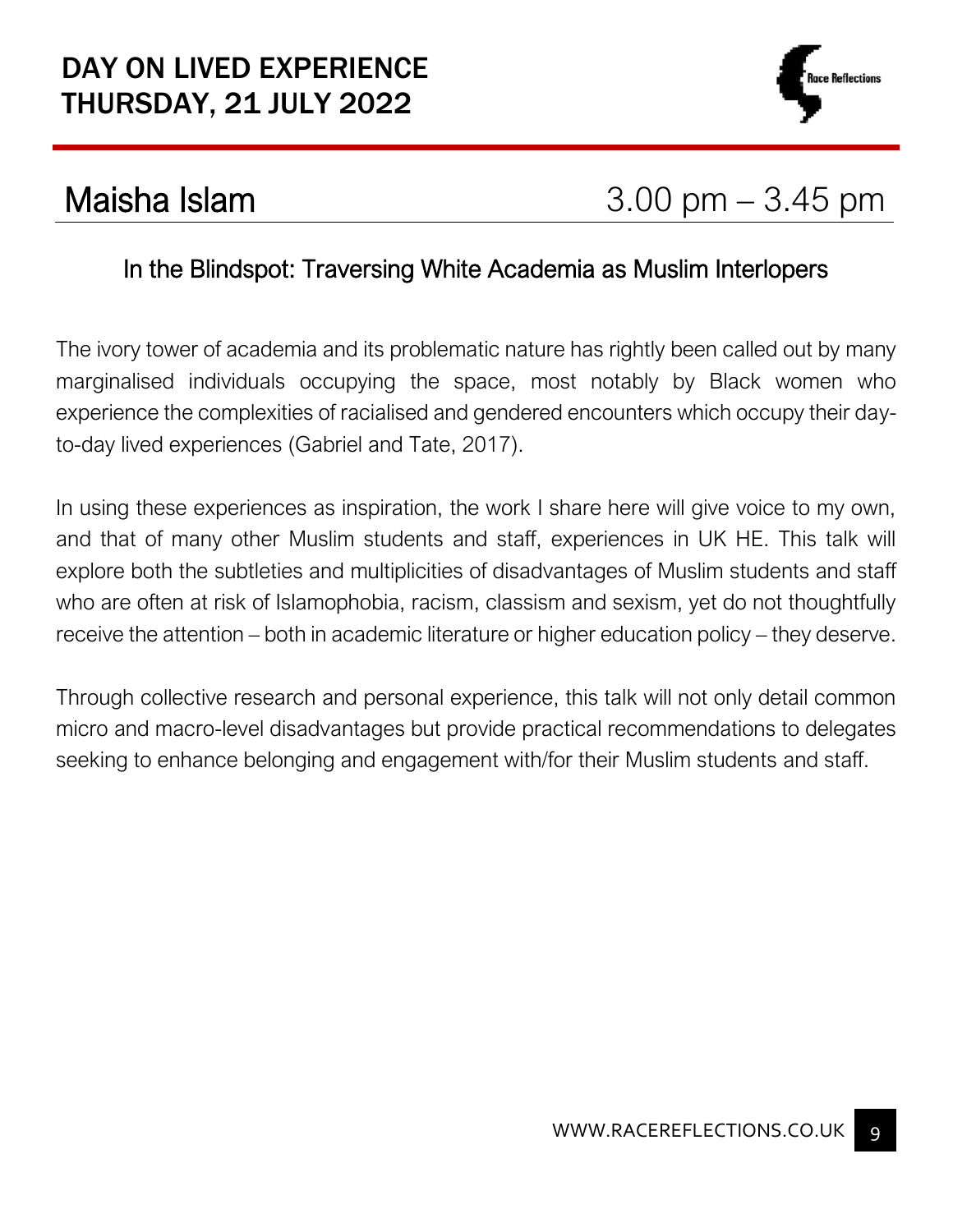

## $Tré Ventour$  3.45 pm  $-$  4.30 pm

#### Neurodivergent While Black: Pronged by the Academy

Dyspraxia, otherwise known as developmental coordination disorder (DCD), is a neurological development condition that impacts coordination. Having consciously carried it since childhood, my experience of dyspraxia while Black accompanied me into higher education when I did my BA and MA degrees. In the first year of my undergrad, I was also 'peer-diagnosed' with autism by other autistic students as self-diagnosis has become an increasingly widespread phenomenon (Cohen, 2017; Shekar, 2020; L, 2021; Enright, 2021), while racism and misogyny in healthcare for example continue to act as barriers to diagnosis. Since, I have identified as neurodivergent, which has not always been safe with ableism from all sides – including being from other Black and Brown people.

What bell hooks called 'imperialist white supremacist heteropatriarchy', also applies to navigating neurotypical white academia. Whilst we know HE to be a racist structure, discourses to "neuroableism" (Feliz, 2020; Sanctuary Publishers, 2020) are not so widespread. As a neurodivergent person racialised outside of whiteness, for me this is an interesting yet violent paradox. Particularly as an undergrad, neuroableism was not only common in my student group, but also featured in my encounters with academic staff. In my experience, there seethed a poisonous human concoction, an atmosphere and culture of violence where students that think, be, and communicate 'different' are made into problems. This ethos infected my experience so much I skipped many lectures.

In this paper, via autoethnography, I will plot my experiences to navigating neurotypical white academia, both from a student perspective ... but later on when I became a sabbatical officer at my student union and then academic / support staff at the university.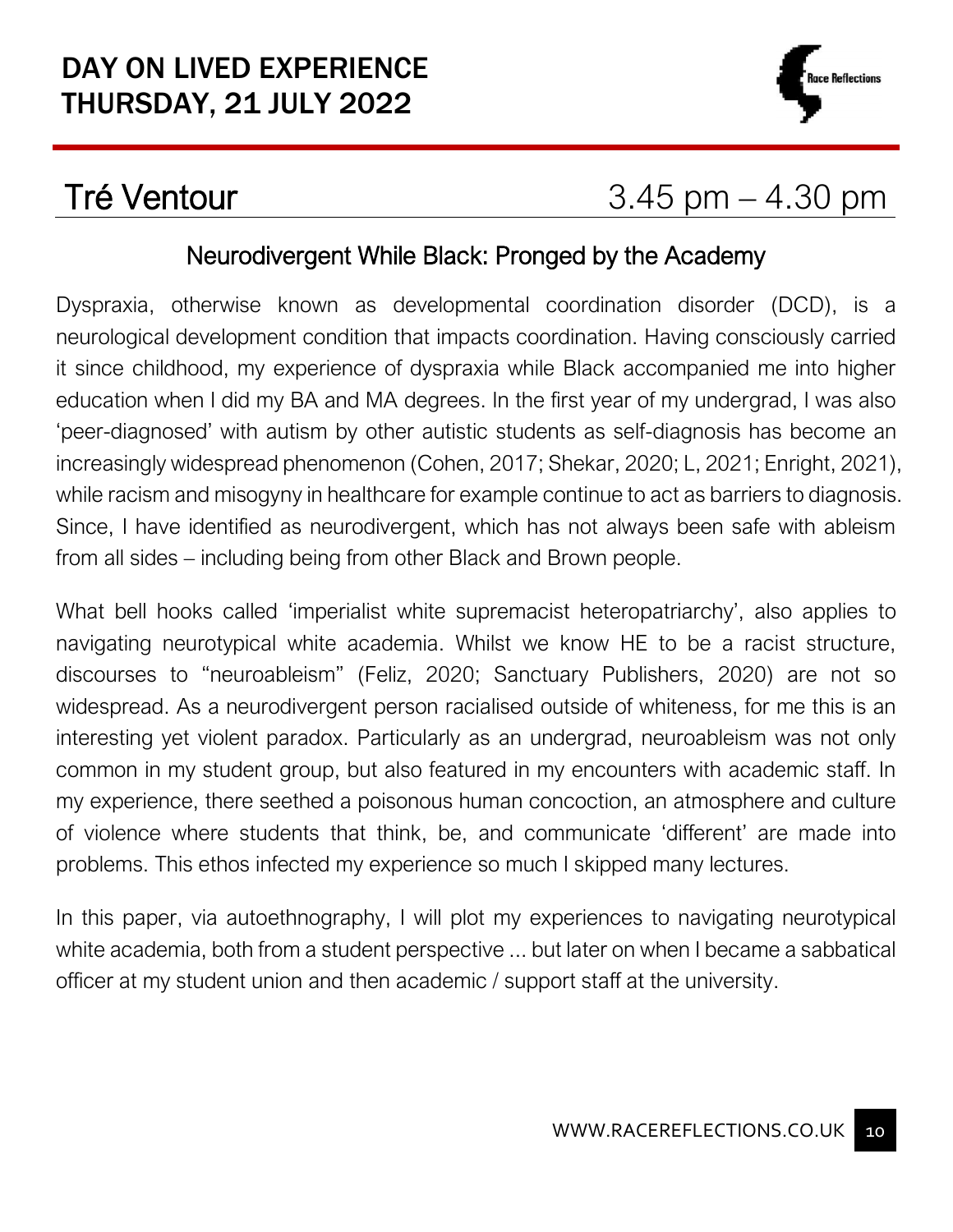

## About our speakers

Maisha Islam: Maisha Islam is the Strategic Plan Project Officer at the University of Winchester, whilst also studying for a professional doctorate in Education. Maisha's main research interests lie in the area of Black, Asian and minority ethnic student experience, and Muslim student sense of belonging/student voice in Higher Education, where she presents, writes and has published on these topics. Maisha is heavily invested in the area of race and religious equality in Higher Education. For example, Maisha has investigated 'Asian' student experience in relation to degree-awarding gaps and has sat on a Universities UK staff panel which developed guidance for universities tackling racial harassment and Islamophobia on campus. Additionally, Maisha sits on the Office for Students' Student Panel and is the co-Chair of the Research England/Office for Students BAME PGR funding panel.

Siobhan O'Neill: I'm a PhD researcher in the Politics (and, in part, Sociology) departments at the University of Manchester. In my PhD project I focus on race, racism and whiteness in politics disciplines in HE. My broader researchs include: race and racism; critical race theory, (de)coloniality, Black Feminism and critical mixed-race studies. I'm also interested in policing and abolitionism, I engage with these outside of academia as part of the No Police In Schools Campaign and the Northern Police Monitoring Project.

Omar Mohamed is a final year undergraduate social work student at the University of Birmingham. Omar identifies as Asian British with a complex ethnic and racial history rooting from East Africa and India, however having lived in England all his life. Omar has been passionately advocating through collective activism around building and embedding antiracism and indigenous knowledge in his University curriculum. This has involved working with his department including staff members and other students, as well as liaising and learning from other Universities in their mission to decolonise a University's curriculum. Omar has also co-authored two book chapters on embedding anti-racism in University curriculums.